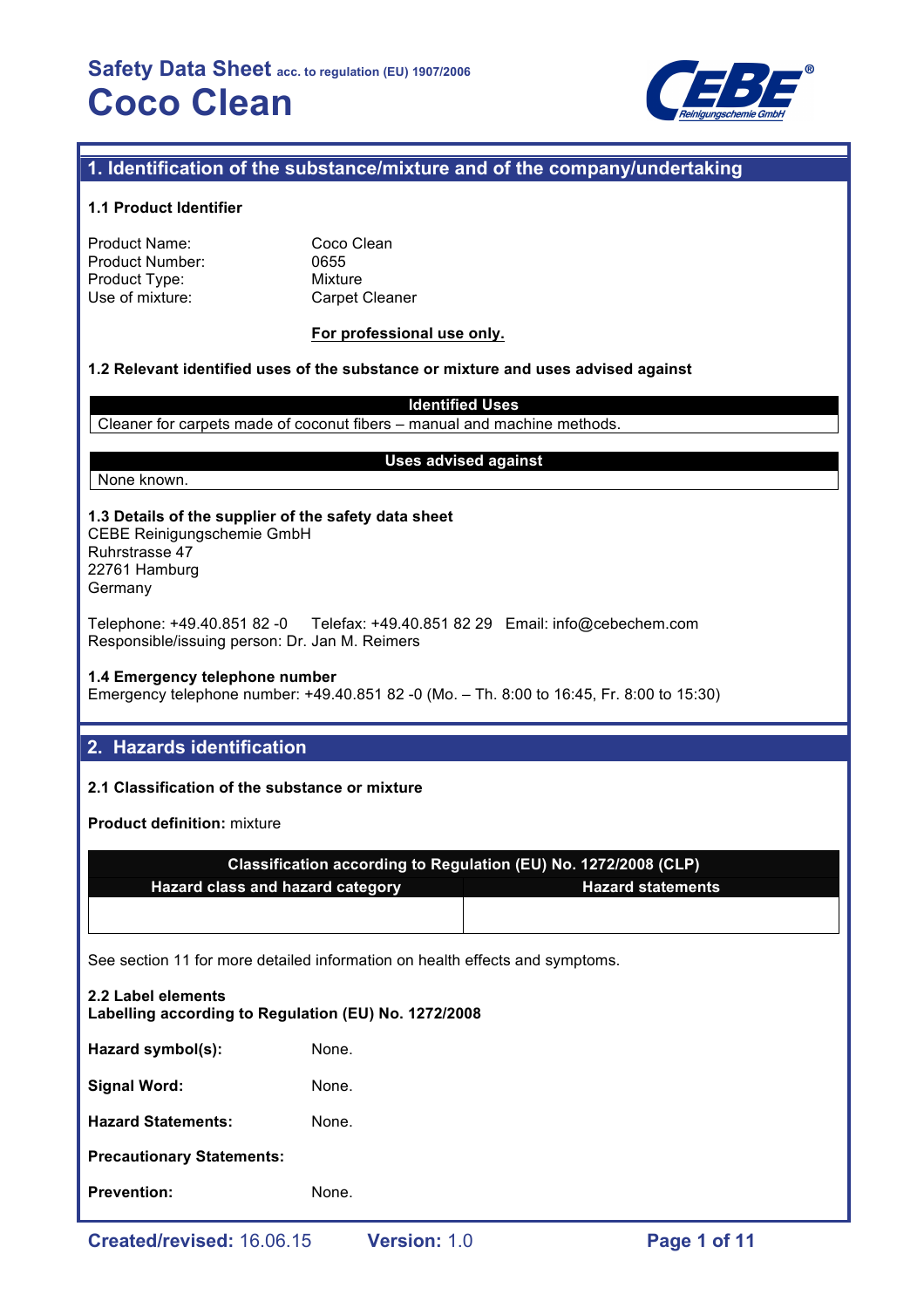

| <b>Reaction:</b>                     | None. |
|--------------------------------------|-------|
| Storage:                             | None. |
| Disposal:                            | None. |
| Additional labelling elements: None. |       |

**2.3 Other hazards**

**Other hazards that do not lead to a classification:** Not applicable.

# **3. Composition/information on ingredients**

## **3.2 Mixtures**

| <b>Hazardous</b><br><b>Components</b> | <b>Identifiers</b>            | $Wt.-%$  | <b>Classifcation</b><br>(EU) 1272/2008                      |
|---------------------------------------|-------------------------------|----------|-------------------------------------------------------------|
| Propan-2-ol                           | EG: 200-661-7<br>CAS: 67-63-0 | $1 - 5%$ | Flam. Liq. 2, H225<br>Eye Irrit. 2, H319<br>STOT SE 3, H336 |

See section 16 for the full wording of the above mentioned H-statements.

At the time of creation of this data sheet no further ingredients were classified as hazardous to health or environment or were contained in concentrations that did not mandate their mention in this section.

# **4. First aid measures**

## **4.1 Description of first aid measures**

**Eye contact**: Immediately flush eyes with plenty of water, occasionally lifting the upper and lower eyelids. Check for and remove any contact lenses. In case of irritation consult a physician.

**Inhalation**: Remove victim to fresh air and keep at rest in a position comfortable for breathing. Get medical attention if symptoms occur.

**Skin contact:** Flush contaminated skin with plenty of water. Remove contaminated clothing and shoes. Get medical attention if symptoms occur.

**Ingestion:** Rinse mouth with water. Do not induce vomiting unless directed to do so by medical personnel. Get medical attention if symptoms occur.

**Protection of first-aiders:** No action shall be taken involving any personal risk or without suitable training.

## **4.2 Most important symptoms and effects, both acute and delayed**

## **Potential acute health effects**

**Eye contact:** No known significant effects or critical hazards. **Inhalation:** No known significant effects or critical hazards. **Skin contact:** No known significant effects or critical hazards. **Ingestion:** No known significant effects or critical hazards.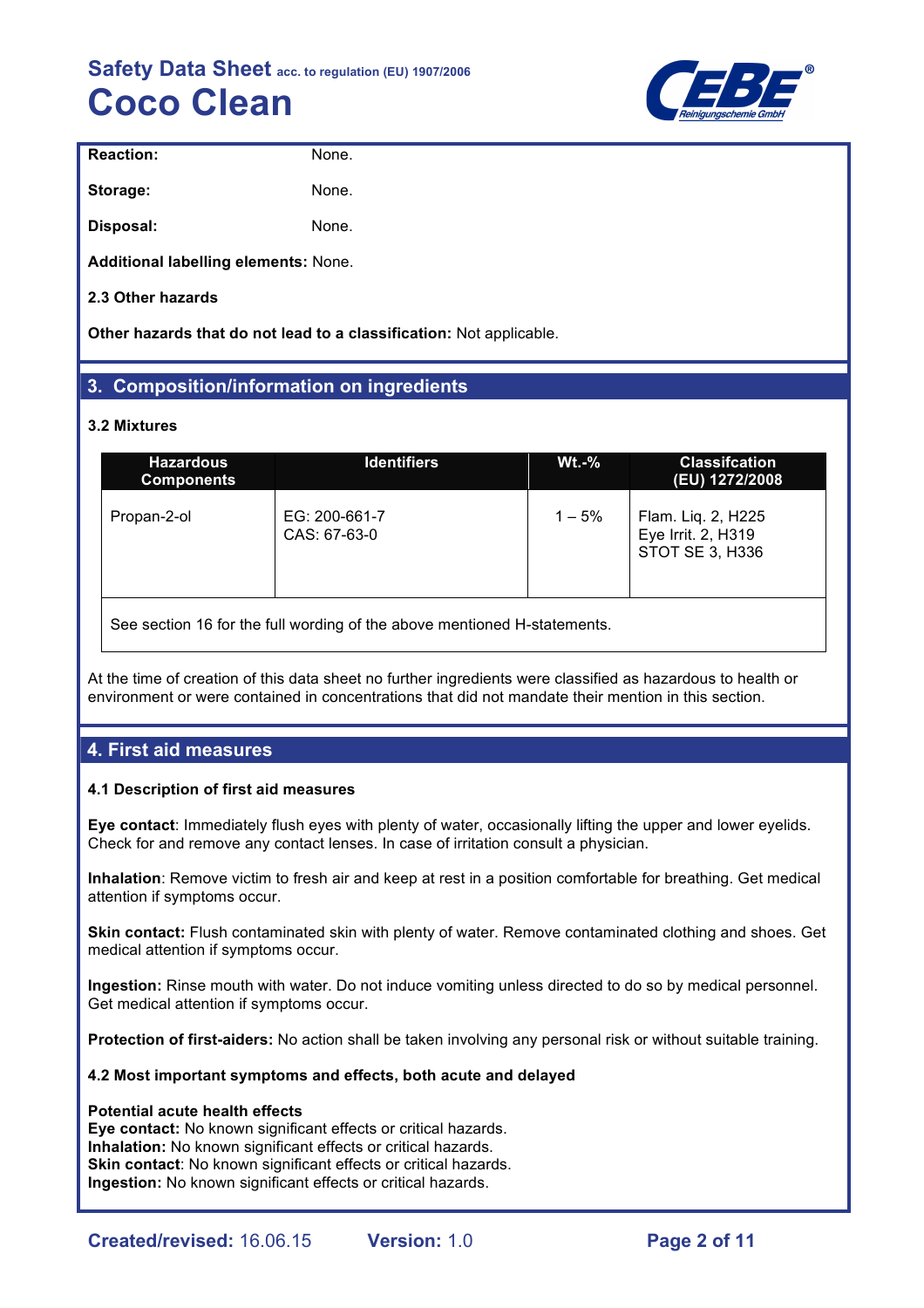

## **Signs / symptoms of overexposure**

**Eye contact**: No specific data. **Inhalation**: No specific data. **Skin contact: No specific data. Ingestion:** No specific data.

## **4.3 Indication of any immediate medical attention and special treatment needed**

**Indications for the physician:** Treat symptomatically. If larger amounts have been swallowed or inhaled consult specialist for poisoning.

**Special treatement:** No special treatment.

# **5. Fire fighting measures**

## **5.1 Extinguishing media**

**Suitable extinguishing media:** Use an extinguishing agent suitable for the surrounding fire.

**Unsuitable extinguishing media:** None known.

## **5.2 Special hazards arising from the substance or mixture**

**Hazards from the substance or mixture**: In a fire or if heated, a pressure increase will occur and the container may burst.

**Hazardous combustion products:** Decomposition products may include the following materials: carbon dioxide, carbon monoxide, oxides.

## **5.3 Advice for firefighters**

**Special precautions for fire- fighters:** In case of fire the scene cordon immediately removing all persons from the danger area. No action shall be taken involving any personal risk or without suitable training. Move containers from fire area if safe to do so. Spray fire-exposed containers with water to cool.

**Special protective equipment for firefighters:** Fire fighters should wear proper protective equipment.

# **6. Accidental release measures**

## **6.1 Personal precautions, protective equipment and emergency procedures**

**For persons that are not emergency technicians:** No action shall be taken involving any personal risk or without suitable training. Evacuate surrounding areas. Keep unnecessary and unprotected personnel from entering. Do not touch or walk through spilled material. Avoid breathing vapor or mist. Ensure adequate ventilation. In case of insufficient ventilation wear suitable respiratory equipment. Put on appropriate personal protective equipment.

**For first aid personel in case of emergency:** If protective equipment/clothing is needed in case of accidental release, Section 8 should be consulted for appropriate and inappropriate materials. See section 8 for further information on hygiene measures.

## **6.2 Environmental precautions**

Avoid the proliferation and dispersal of spilled material and contact with soil, waterways, drains and sewers. Inform the relevant authorities if the product has caused environmental pollution (sewers, waterways, soil or air).

## **6.3 Methods and materials for containment and cleaning up**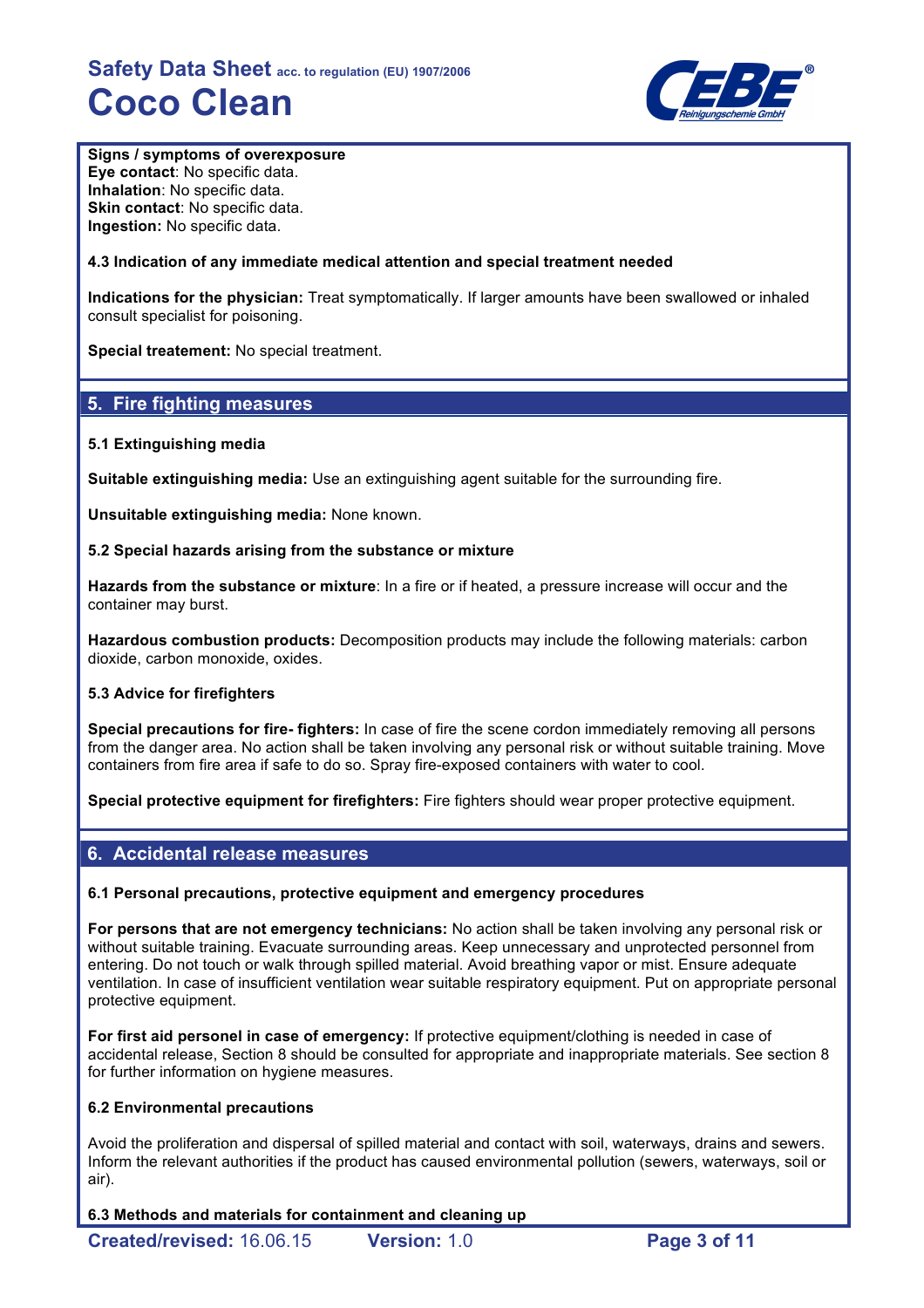

**Small amounts:** Dilute with plenty of water. Absorb with an inert material and place in an appropriate waste disposal.

**Large amounts:** avoid entry into sewers, water courses, basements, or confined areas.Collect spilt material using non-flammable absorption agent (eg. sand, earth, vermiculite or diatomaceous earth) and hand it in for disposal according to local regulations in an appropriate container (see section 13).

## **6.4 Reference to other sections**

See Section 1 for emergency contact information. See Section 8 for information on appropriate personal protective equipment. See Section 13 for additional waste treatment information.

# **7. Handling and storage**

The information in this section contains generic advice and guidance. The list of Identified Uses in Section 1 should be consulted for any exposure scenario or when exposure scenarios on the available applicationspecific information.

## **7.1 Precautions for safe handling**

**Protective measures:** Put on appropriate personal protective equipment (see Section 8).

**Advice on general occupational hygiene:** Eating, drinking and smoking should be prohibited in areas where this material is handled, stored and processed. After use or contact with the substance immediately wash hands and face especially before eating, drinking and smoking. Remove contaminated clothing and protective equipment before entering eating areas. See Section 8 for additional information on hygiene measures.

## **7.2 Conditions for safe storage, including any incompatibilities**

Store between the following temperatures: 0 to 40°C (32 to 104°F). Store in accordance with local regulations. Keep only in original container. Protect from direct sunlight. Store in a dry, cool and wellventilated area, away from incompatible materials (see section 10) and do not store with food and drink. Hold container tightly closed and sealed until ready to use. Containers that have been opened must be carefully resealed and kept upright to prevent leakage. Do not store in unlabelled containers. Use appropriate container to avoid environmental contamination.

## **7.3 Specific end use(s)**

**Recommendations:** No information available.

# **8. Exposure controls/personal protection**

The information in this section contains generic advice and guidance. The list of Identified Uses in Section 1 should be consulted for any exposure scenario or when exposure scenarios on the available applicationspecific information.

## **8.1 Control parameters**

#### **Occupational exposure limit values**

| <b>Name of substance</b> | <b>Exposure limit value</b>                        |
|--------------------------|----------------------------------------------------|
| Propan-2-ol              | WEL<br>200ml/m <sup>3</sup> , 500mg/m <sup>3</sup> |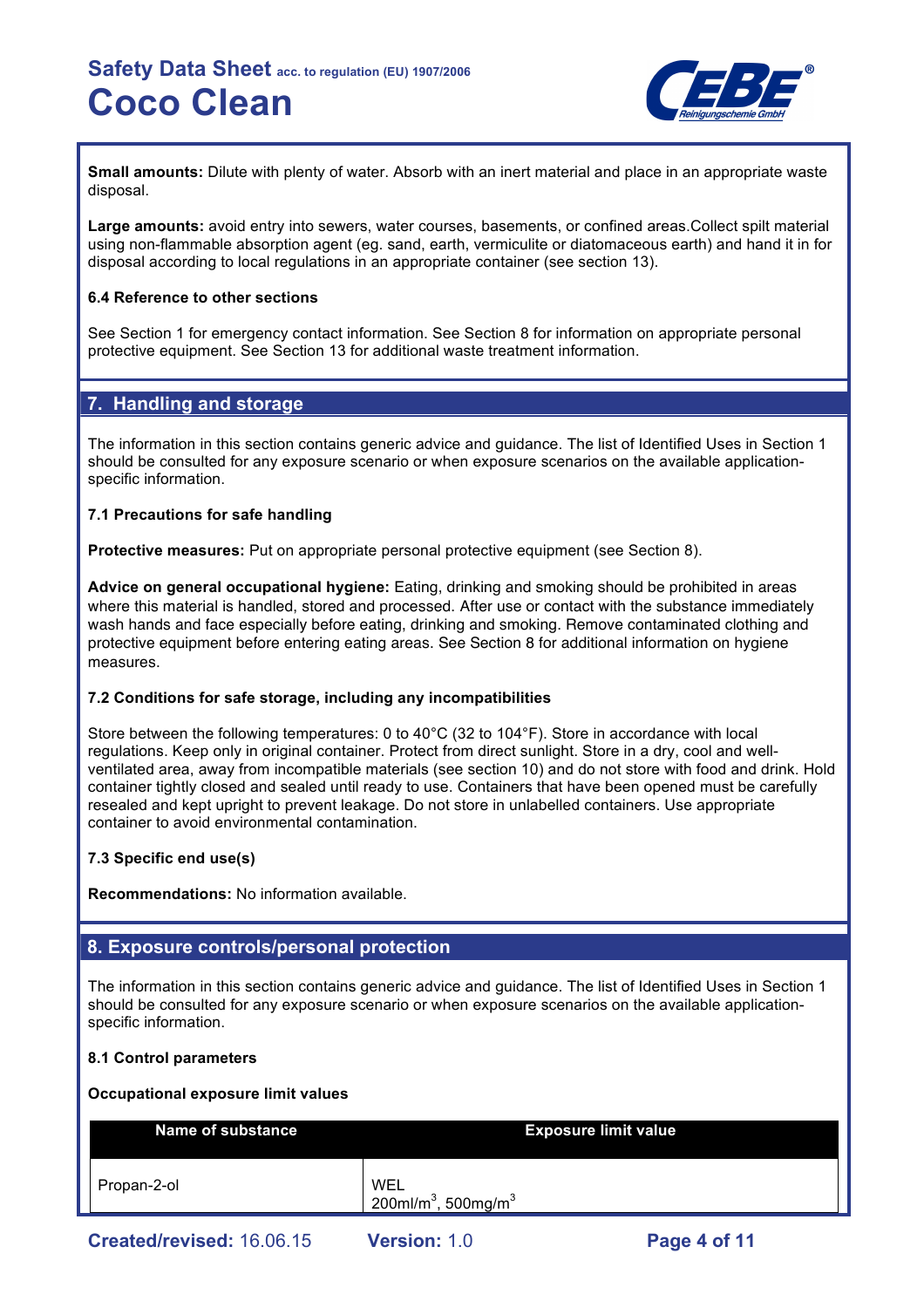

Short term value: Limit: Cat II(2)

#### **Recommended monitoring procedures**

If this product contains ingredients with exposure limits, monitoring procedures are personal, (related to workplace) or biological monitoring may be required to determine the effectiveness of the ventilation or other control measures and / or the necessity to use respiratory protective equipment. Reference should be made to European Standard EN 689 for methods for the assessment of exposure by inhalation to chemical agents and national guidance documents for methods for the determination of hazardous substances.

## **Derived effect levels**

Derived No Effect Level - DNEL values:

Propan-2-ol:

Workers: Chronic effects - skin contact (1 d): 888 mg / kg Workers: Chronic effects - Inhalation 500 mg /  $m<sup>3</sup>$ Consumers: Chronic effects - skin contact (1 d): 319 mg / kg Consumers: Chronic effects - inhalation: 89 mg /  $m<sup>3</sup>$ Consumers: Chronic effects - ingestion (1 d): 26 mg / kg

## **Predicted effect concentrations**

Predicted No Effect Concentration - PNEC:

Propan-2-ol Fresh Water: 140.9 mg / l Seawater: 140.9 mg / l Freshwater sediment: 552 mg / kg Sea sediment: 552 mg / kg Ground: 28 mg / kg

#### **8.2 Limitation and monitoring of exposure**

**Appropriate technical controls:** Use only with adequate ventilation. Process enclosures, local exhaust ventilation or other engineering controls be used to keep worker exposure to airborne contaminants below any recommended or statutory limits. The engineering controls also need to keep gas, vapor or dust concentrations below any lower explosive limits. Use explosion-proof ventilation equipment.

#### **Personal protective measures**

**Hygiene measures:** After handling chemical products and at the end of the working day as well as before eating, smoking and using the toilet thoroughly wash hands, forearms and face. Select appropriate techniques to remove potentially contaminated clothing. Wash contaminated clothing before reusing. Ensure that eyewash stations and safety showers are close to the work area.

**Eye protection / face protection (EN 166):** No special recommendations.

**Hand protection (EN 374):** No special recommendations.

**Skin protection (EN 14605):** Before handling this product the personal protective equipment should be selected on the basis of the task and the associated risks to be carried out and approved by a specialist.

**Other skin protection:** Appropriate footwear and any additional skin protection measures based on the task being performed and the risks involved and should be approved by a specialist.

**Respiratory protection (EN 143, 14387):** Under normal and intended conditions of product use no respirator is required. If workers are exposed to concentrations above the exposure limit, they must use appropriate, certified respirators.

**Thermal hazards:** Not applicable.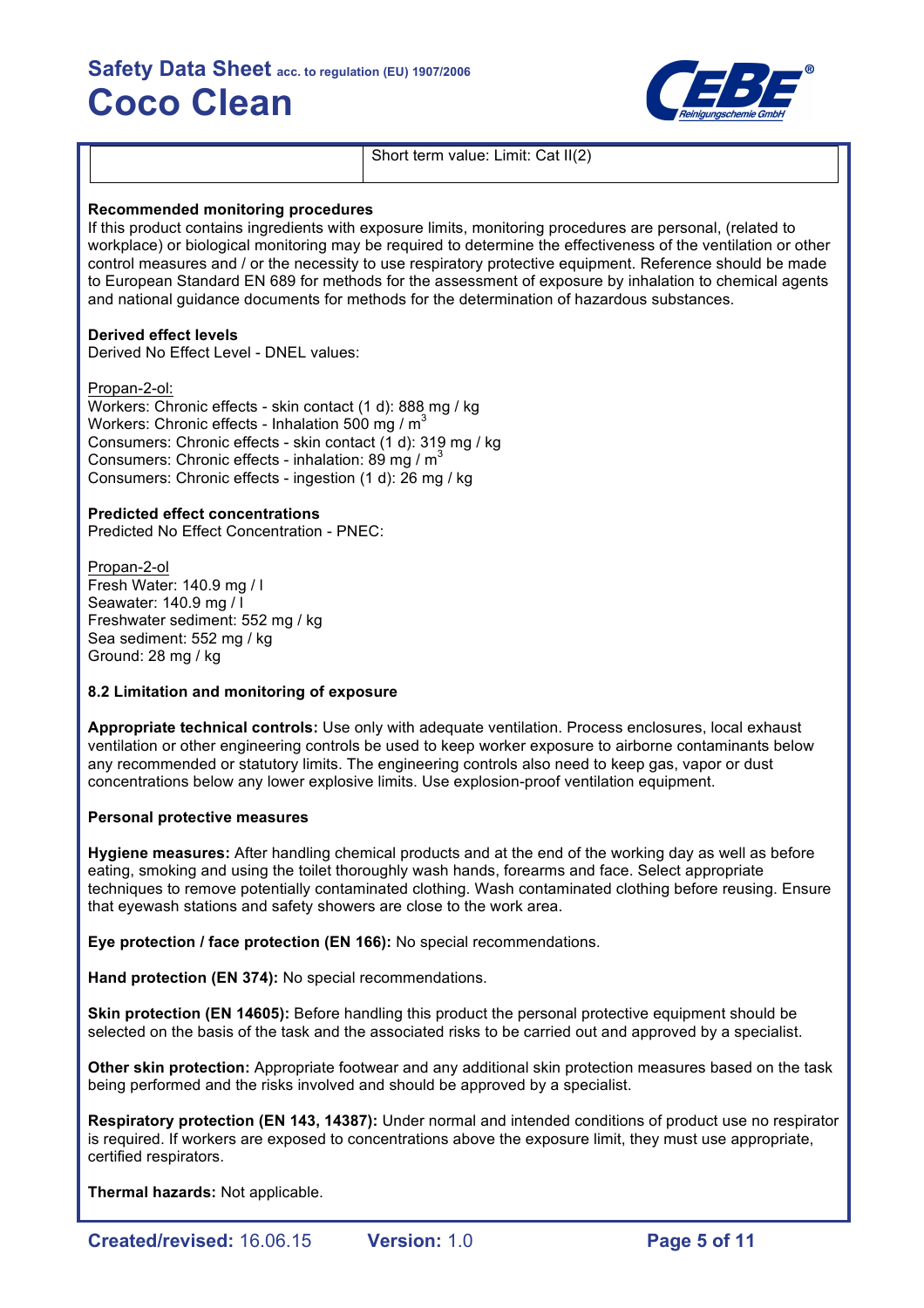

**Delimitation and monitoring of the environmental exposition:** Emissions from ventilation or work process equipment should be checked to ensure they comply with the requirements of environmental protection legislation. In some cases, fume scrubbers, filters or engineering modifications to the process equipment will be necessary to reduce emissions to acceptable levels.

# **9. Physical and chemical properties**

| 9.1 Information on basic physical and chemical properties |                                                              |              |                                                                                               |  |  |
|-----------------------------------------------------------|--------------------------------------------------------------|--------------|-----------------------------------------------------------------------------------------------|--|--|
| a)                                                        | Appearance:                                                  | Form: liquid | Color: colorless                                                                              |  |  |
| b)                                                        | Odor: like solvent                                           |              |                                                                                               |  |  |
| C)                                                        |                                                              |              | Odor threshold: Not applicable and/or not determined for this mixture                         |  |  |
| d)                                                        | pH: $7.0 \pm 0.5$ at 20 $^{\circ}$ C                         |              |                                                                                               |  |  |
| e)                                                        |                                                              |              | Freezing/melting point: Not applicable and/or not determined for this mixture                 |  |  |
| f)                                                        |                                                              |              | Boiling point/boiling range: Not applicable and/or not determined for this mixture            |  |  |
| g)                                                        |                                                              |              | Flash point: Not applicable and/or not determined for this mixture                            |  |  |
| h)                                                        |                                                              |              | Evaporation rate: Not applicable and/or not determined for this mixture                       |  |  |
| i)                                                        |                                                              |              | Flammability (solid, gas): Not applicable and/or not determined for this mixture              |  |  |
| j)                                                        |                                                              |              | Upper/lower explosion limit: Not applicable and/or not determined for this mixture            |  |  |
| k)                                                        |                                                              |              | Vapor pressure: Not applicable and/or not determined for this mixture                         |  |  |
| $\mathbf{I}$                                              |                                                              |              | Relative vapor density: Not applicable and/or not determined for this mixture                 |  |  |
| m)                                                        | <b>Density:</b> $0.990 - 1.010$ g/cm <sup>3</sup>            |              |                                                                                               |  |  |
| n)                                                        | Solubility easily soluble in the following substances: water |              |                                                                                               |  |  |
| O)                                                        |                                                              |              | partition coefficient: n-octanol/water: Not applicable and/or not determined for this mixture |  |  |
| p)                                                        |                                                              |              | Ignition temperature: Not applicable and/or not determined for this mixture                   |  |  |
| q)                                                        |                                                              |              | Thermal decomposition: Not applicable and/or not determined for this mixture                  |  |  |
| r)                                                        |                                                              |              | Viscositiy, dynamic: Not applicable and/or not determined for this mixture                    |  |  |
| s)                                                        |                                                              |              | <b>Explosive properties:</b> Not applicable and/or not determined for this mixture            |  |  |
| t)                                                        |                                                              |              | Oxidizing properties: Not applicable and/or not determined for this mixture                   |  |  |
|                                                           | 9.2 Other information<br>No further information available.   |              |                                                                                               |  |  |

# **10. Stability and reactivity**

## **10.1 Reactivity**

For this product or its ingredients no specific test data related to reactivity are available.

## **10.2 Chemical stability**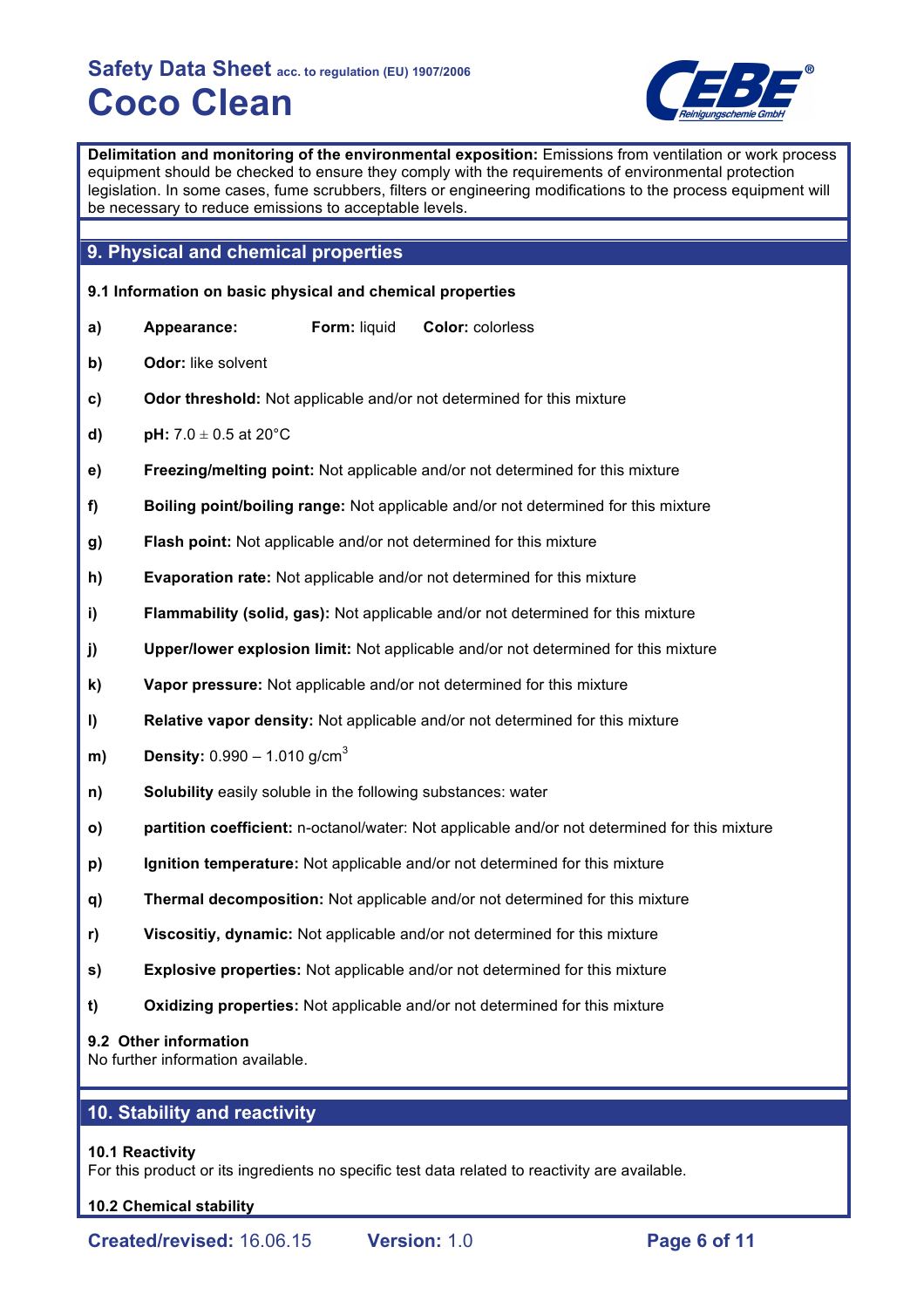

The product is stable.

## **10.3 Possibility of hazardous reactions**

Dangerous reactions will not occur under normal storage conditions and under normal use.

## **10.4 Conditions to avoid**

No specific data.

## **10.5 Incompatible materials**

No specific data.

## **10.6 Hazardous decomposition products**

Under normal conditions of storage and use, hazardous decomposition products should not be produced.

# **11. Toxicological information**

## **11.1 Information on toxicological effects**

## **a) acute toxicity:**

| Name of<br><b>Substance</b> | <b>Result</b>        | <b>Species</b> | <b>Dose</b>  | <b>Exposition</b> |
|-----------------------------|----------------------|----------------|--------------|-------------------|
| Propan-2-ol                 | $LD_{50}$ Oral       | Rat            | 5,280 mg/kg  | -                 |
|                             | $LC_{50}$ Dermal     | Rat            | 47.5 mg/l    | 8 hours           |
|                             | $LD_{50}$ Inhalative | Rabbit         | 12,800 mg/kg | -                 |

**Conclusion/Summary:** Not determined for this mixture.

## **b) Irritation to skin; c) Irritation to eyes; d) Sensitisation**

| Name of<br><b>Substance</b> | <b>Result</b>                                                                | <b>Species</b>                 | <b>Points</b>                      | <b>Exposition</b>                                                                    | <b>Observation</b> |
|-----------------------------|------------------------------------------------------------------------------|--------------------------------|------------------------------------|--------------------------------------------------------------------------------------|--------------------|
| Propan-2-ol                 | Skin: No irritation<br>Eyes: irritating<br>Sensitization: not<br>sensitizing | Rabbit<br>Rabbit<br>Guinea Pig | -<br>-<br>$\overline{\phantom{0}}$ | $\qquad \qquad \blacksquare$<br>$\overline{\phantom{0}}$<br>$\overline{\phantom{a}}$ | -<br>-<br>-        |

**Conclusion / Summary:** No known significant effects or critical hazards.

#### **e) Germ cell mutagenicity:**

**Conclusion / Summary:** No known significant effects or critical hazards.

**f) carcinogenicity: Conclusion / Summary:** No known significant effects or critical hazards.

## **g) reproductive toxicity:**

**Conclusion / Summary:** No known significant effects or critical hazards.

**h) specific target organ toxicity single exposure Conclusion / Summary:** No known significant effects or critical hazards.

**i) specific target organ toxicity after repeated exposure**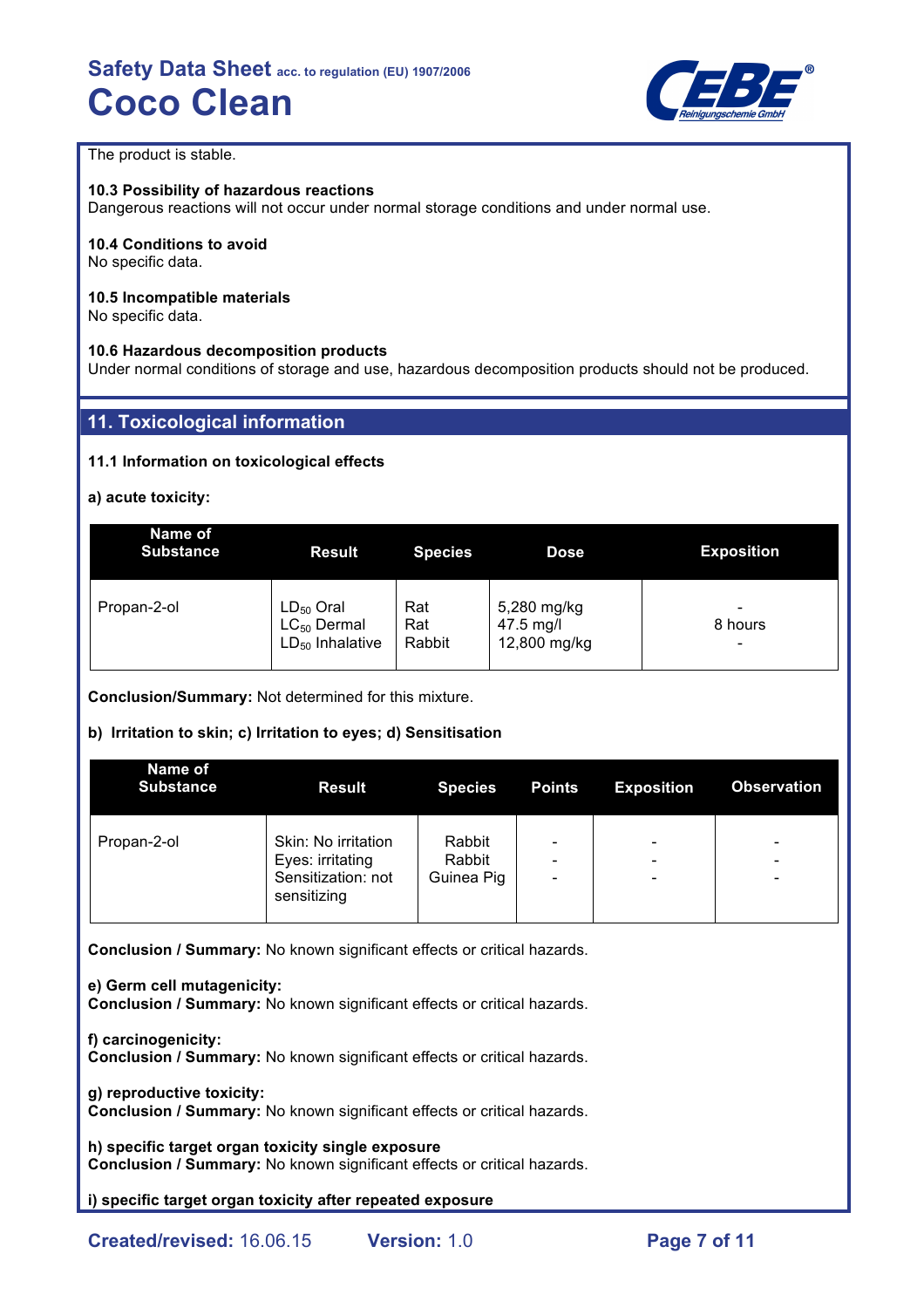

**Conclusion / Summary:** No known significant effects or critical hazards.

## **j) Aspiration hazard**

**Conclusion / Summary:** No known significant effects or critical hazards.

## **Teratogenicity**

**Conclusion / Summary:** No known significant effects or critical hazards. **Information on the likely routes of exposure:** No known significant effects or critical hazards.

## **Potential acute health effects**

**Inhalation:** No known significant effects or critical hazards. **Ingestion:** No known significant effects or critical hazards. **Skin contact:** No known significant effects or critical hazards. **Eye contact:** No known significant effects or critical hazards.

**Symptoms related to the physical, chemical and toxicological characteristics Inhalation:** No specific data. **Ingestion:** No specific data. **Skin contact:** No specific data. **Eye contact:** No specific data.

## **Delayed and immediate effects and also chronic effects from short and long term exposure**

**Short term exposure**

**Potential immediate effects:** Not determined for the mixture. **Potential delayed effects:** Not determined for the mixture.

**Long-term exposure**

**Potential immediate effects:** Not determined for the mixture. **Potential delayed effects:** Not determined for the mixture.

**Potential chronic health effects**

**Conclusion / Summary:** Not determined for the mixture.

**General:** No known significant effects or critical hazards. **Carcinogenicity:** No known significant effects or critical hazards. **Mutagenicity:** No known significant effects or critical hazards. **Teratogenicity:** No known significant effects or critical hazards. **Developmental effects:** No known significant effects or critical hazards. **Fertility effects:** No known significant effects or critical hazards.

**Other information:** Not determined for the preparation.

# **12. Ecological information**

## **12.1 Toxicity**

| Name of<br>substance | <b>Result</b>                                                                                                             | <b>Species</b>                                                     | <b>Exposition</b>                            |
|----------------------|---------------------------------------------------------------------------------------------------------------------------|--------------------------------------------------------------------|----------------------------------------------|
| Propan-2-ol          | $LC_{50}$ 9,640 mg/l<br>$EC_{50}$ 13,299 mg/l<br>$EC_{50} > 1,000$ mg/l<br>$EC_{10}$ 5,175 mg/l<br>$EC_{50} > 1,000$ mg/l | Fish<br>Daphnia<br>Algae<br><b>Bacteria</b><br>Ground<br>organisms | 96 hours<br>48 hours<br>72 hours<br>18 hours |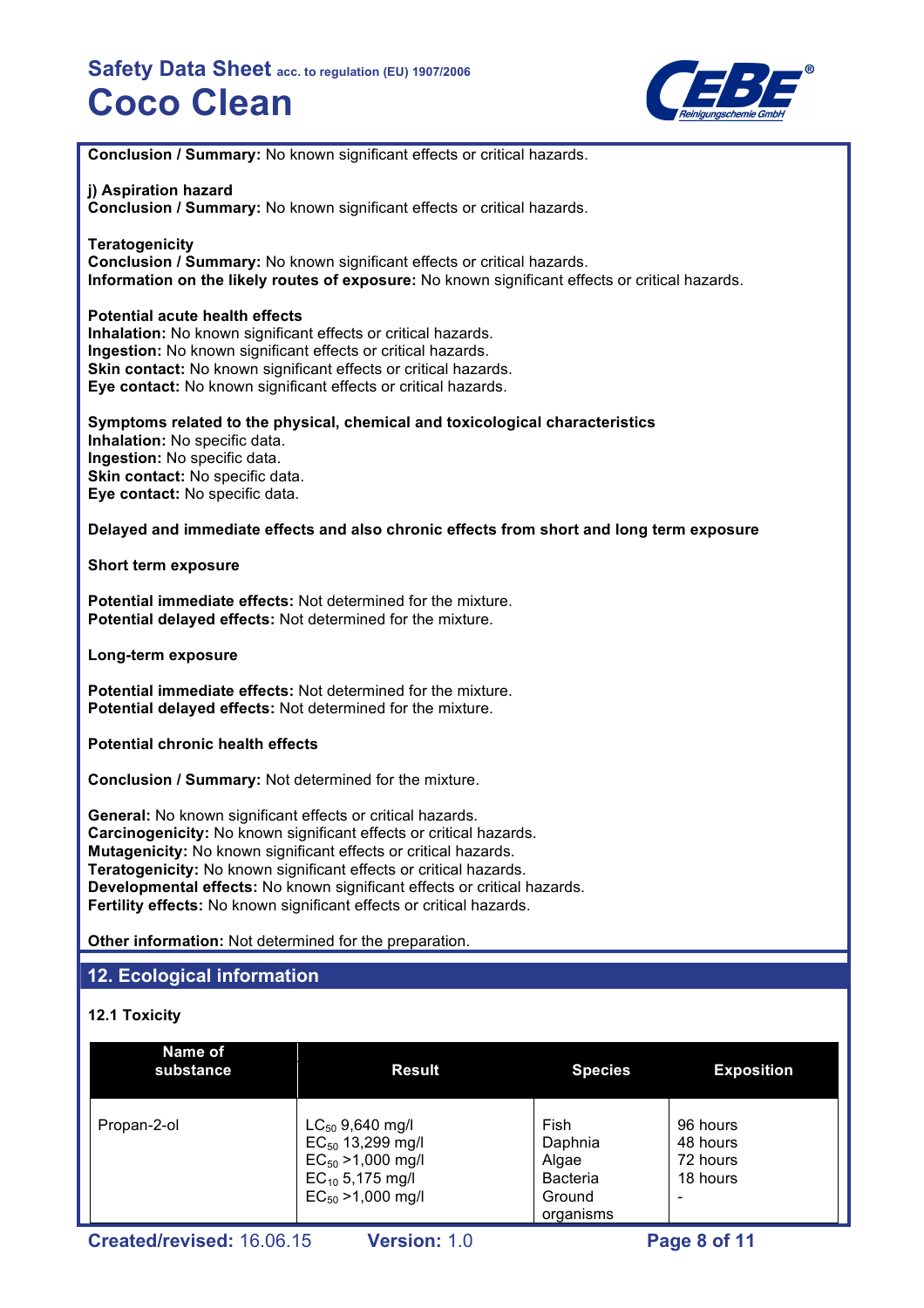

**Conclusion/Summary:** Not determined for this mixture.

**12.2 Persistence and degradability Conclusion/Summary:** Not determined for this mixture.

## **12.3 Bioaccumulative potential**

**Conclusion/Summary:** Not determined for this mixture.

## **12.4 Mobility in soil**

**Partition coefficient ground/water (K<sub>OC</sub>):** Not determined for this mixture. **Mobility:** Not determined for this mixture.

**12.5 Results of PBT and vPvB assessment PBT:** not applicable **vPvB:** not applicable

#### **12.6 Other adverse effects**

No special effects or hazards known.

## **13. Disposal considerations**

The information in this section contains generic advice and guidance. The list of Identified Uses in Section 1 should be consulted for any exposure scenario or when exposure scenarios on the available applicationspecific information.

Waste disposal according to EC Directives on waste and hazardous waste. Waste codes should be assigned by the user, preferably in collaboration with the waste disposal authorities.

## **13.1 Waste treatment methods**

#### **Product**

**Methods of disposal:** The generation of waste should be avoided or minimized wherever possible. Empty containers or liners may retain some product residues. Material and its container must be disposed of in a safe way. Significant quantities of waste product residue should not be disposed of via the foul sewer but processed in a suitable effluent treatment plant. Dispose of surplus and non-recyclable products via a licensed waste disposal contractor. Disposal of this product, solutions and any by-products should at all times comply with the environmental protection requirements and waste disposal legislation and the requirements of local authorities. Avoid the proliferation and dispersal of spilled material and contact with soil, waterways, drains and sewers.

**Hazardous waste:** According to the information available to the supplier at the time of creation/editing of this safety data sheet this product is not regulated as hazardious waste in the sense of EU regulation 2008/98/EC.

## **Packaging**

**Methods of disposal:** The generation of waste should be avoided or minimized wherever possible. Waste packaging should be recycled.

**Special precautions:** This material and its container must be disposed of in a safe way. Empty containers or liners may retain some product residues. Avoid the proliferation and dispersal of spilled material and contact with soil, waterways, drains and sewers.

**14. Transport information**

**Created/revised:** 16.06.15 **Version:** 1.0 **Page 9 of 11**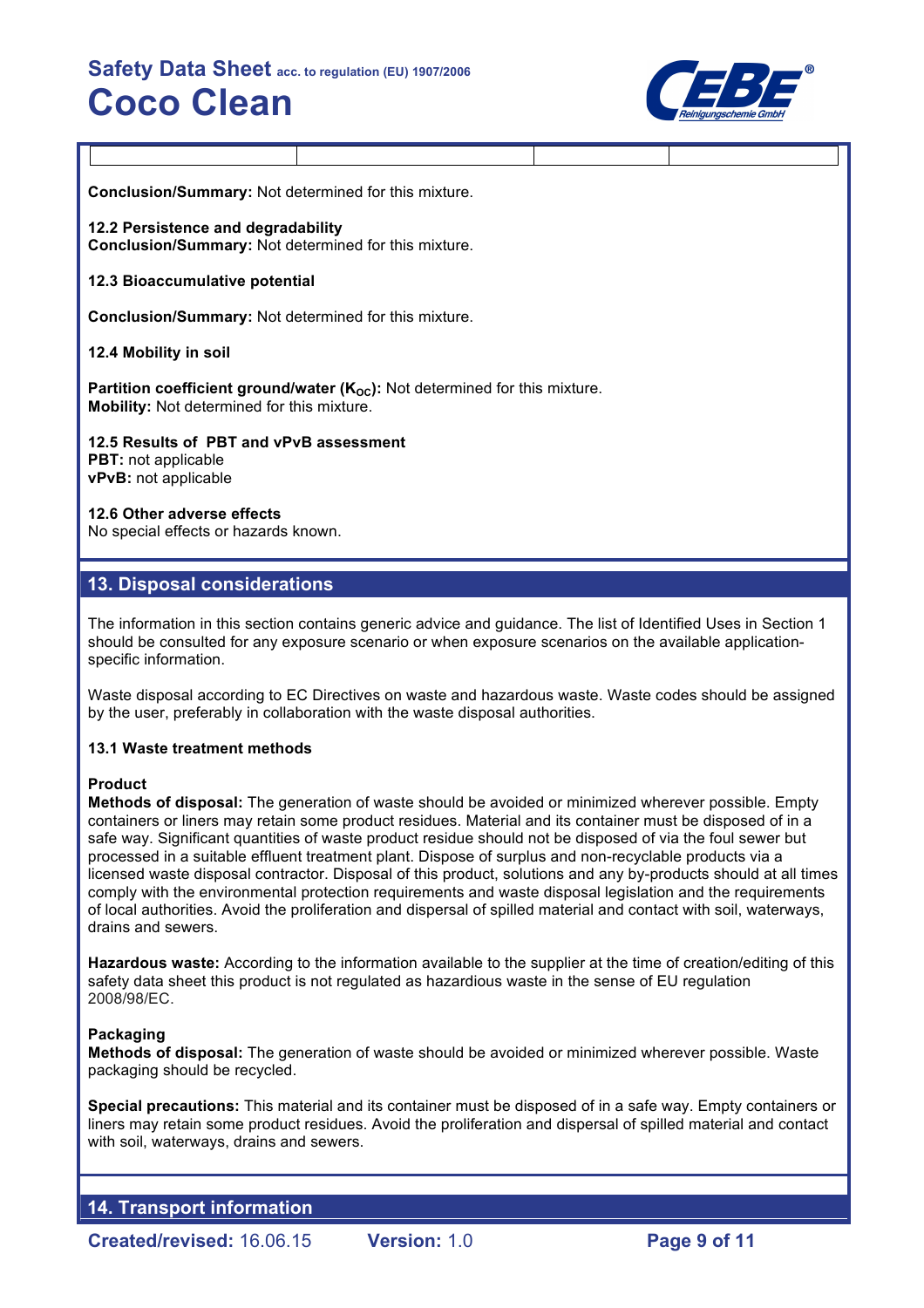

|                                          | <b>ADR/RID</b>           | <b>ADR/ADNR</b> | <b>IMDG</b>    | <b>IATA</b>                  |
|------------------------------------------|--------------------------|-----------------|----------------|------------------------------|
| 14.1 UN Number                           | Not regulated.           | Not regulated.  | Not regulated. | Not regulated.               |
| 14.2 UN proper<br>shipping name          | $\overline{\phantom{a}}$ | ٠               |                | ۰                            |
| 14.3 Transport<br>hazard class(es)       | ۰                        | -               |                | $\qquad \qquad \blacksquare$ |
| 14.4 Packing<br>group                    | ۰                        | -               |                | -                            |
| 14.5<br><b>Environmental</b><br>hazards  | No.                      | No.             | No.            | No.                          |
| 14.6 Special<br>precautions for<br>iuser | None.                    | None.           | None.          | None.                        |

**14.7 Transport in bulk according to Annex II of MARPOL 73/78 and the IBC Code** Not applicable.

**Multiplier according to ADR / RID 1.1.6.3:** Not applicable.

**Tunnel restriction code:** Not applicable.

# **15. Regulatory information**

**15.1 Safety, health, and environmental regulations/legislation specific for the substance/mixture**

**EC-Regulation Nr. 1907/2006 (REACh)**

**Appendix XIV - Index of substances that require permission Substances causing special concern:** None of the ingredients is listed.

**Appendix XVII – Restriction of the production, the distribution, and the use of specific hazardous substances, mixtures, ans products:** Not applicable.

**Other EU-Regulations Contents according to 648/2004 EC:** None.

**15.2 Chemical safety assessment** This product contains substances that still require substance assessments.

# **16. Other information**

 $\triangleright$  Marks the information that was changed since the last version.

**Abbreviations and acronyms:**

ADN/ADNR = European agreement for the international transport of hazardous materials on inland waterways

ADR = European agreement for the international transport of hazardous materials on roads

ATE = Estimation acute toxicity

BCF = Bio concentration factor

CLP = Regulation concerning the classification, labeling, and packaging Verordnung über die Einstufung, Kennzeichnung und Verpackung [Regulation (EC) No. 1272/2008]